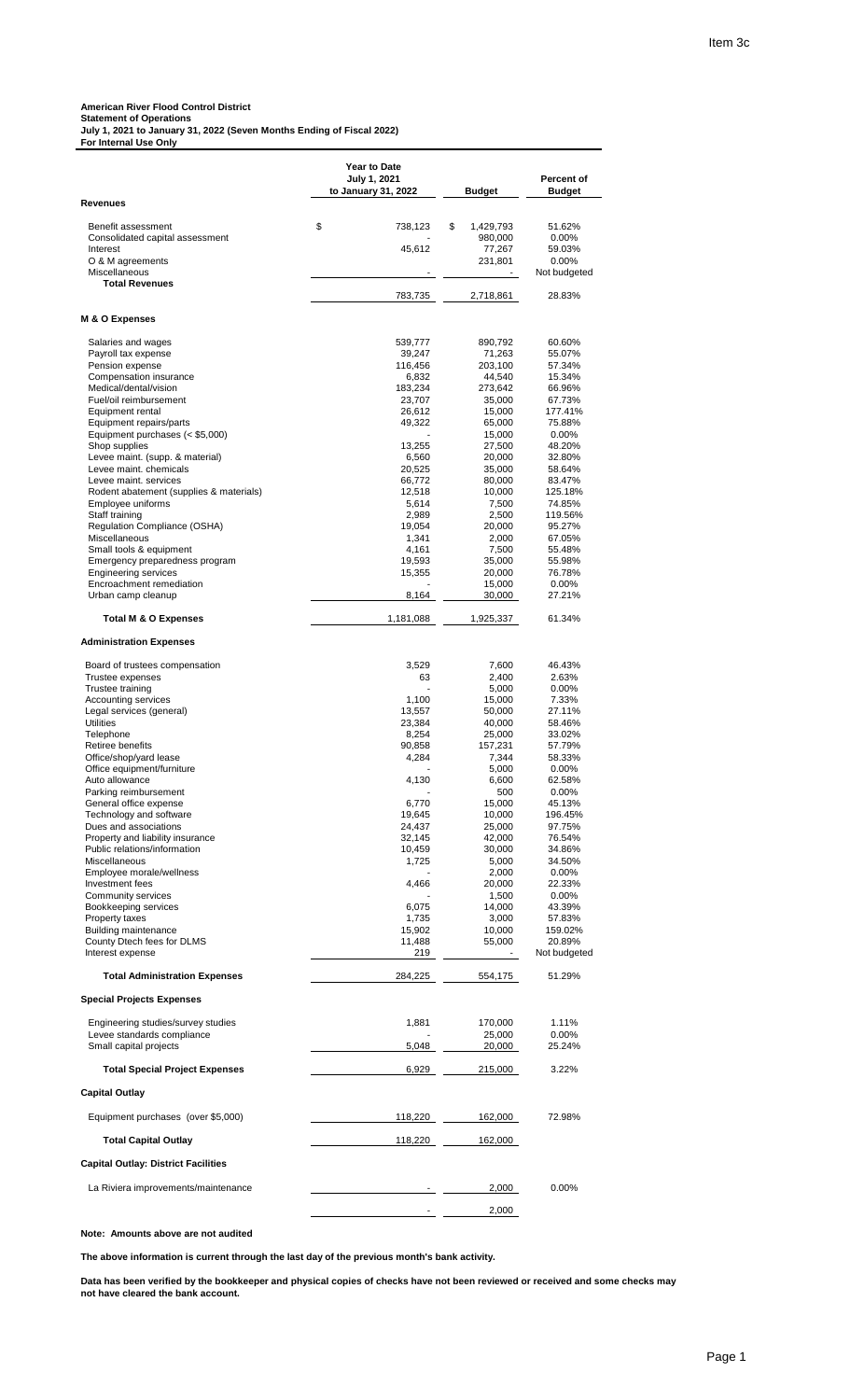**AMERICAN RIVER FLOOD CONTROL DISTRICT Cash Flow Report July 2021 through June 2022**

## **Cash Flow Report**

| Maintenance and Operations Expens | <b>Jul 21</b> | Aug 21     | Sep 21     | Oct 21     | <b>Nov 21</b> | <b>Dec 21</b> | Jan 22     | Feb <sub>22</sub> | Mar 22 | Apr 22 | <b>May 22</b> | <b>Jun 22</b> | <b>TOTAL</b> |
|-----------------------------------|---------------|------------|------------|------------|---------------|---------------|------------|-------------------|--------|--------|---------------|---------------|--------------|
| 500 · Salary/Wages                | 77,074.32     | 83,436.34  | 77,558.58  | 75,899.43  | 72,936.34     | 115,565.03    | 35,479.01  | 74,034.99         | 0.00   | 0.00   | 0.00          | 0.00          | 611,984.04   |
| 501 - Pavroll Taxes               | 5.949.26      | 6.435.99   | 5.977.50   | 5.394.53   | 4.670.94      | 7,458.11      | 3.336.04   | 6.339.98          | 0.00   | 0.00   | 0.00          | 0.00          | 45,562.35    |
| 502 - Pension                     | 17,552.66     | 19,416.94  | 17,785.49  | 17,064.56  | 20,124.76     | 15,753.07     | (1,224.50) | 30,864.25         | 0.00   | 0.00   | 0.00          | 0.00          | 137,337.23   |
| 503 - Compensation Insurance      | 0.00          | 0.00       | 0.00       | 0.00       | 0.00          | 0.00          | 0.00       | 0.00              | 0.00   | 0.00   | 0.00          | 0.00          | 0.00         |
| 504 - Medical/Dental/Vision       | 25,208.54     | 23,270.36  | 23,096.36  | 23,096.36  | 23,312.36     | 23,007.86     | 22,805.94  | 0.00              | 0.00   | 0.00   | 0.00          | 0.00          | 163,797.78   |
| 508 - Fuel/Oil                    | 3,332.38      | 5,517.94   | 7,986.06   | 4,793.12   | 3,444.96      | 2,944.44      | 3,085.80   | 0.00              | 0.00   | 0.00   | 0.00          | 0.00          | 31,104.70    |
| 509 - Equipment Rental            | 479.75        | 7,842.83   | 7,578.93   | 7,578.93   | 0.00          | 1,382.00      | 2,492.99   | 0.00              | 0.00   | 0.00   | 0.00          | 0.00          | 27,355.43    |
| 510 · Equipment Purchase(< \$5000 | 0.00          | 0.00       | 0.00       | 0.00       | 0.00          | 579.38        | 0.00       | 0.00              | 0.00   | 0.00   | 0.00          | 0.00          | 579.38       |
| 511 - Equipment Repair/Parts      | 4.141.11      | 11,302.28  | 1,561.57   | 2.957.74   | 15.224.90     | 7,810.13      | 9.511.59   | 0.00              | 0.00   | 0.00   | 0.00          | 0.00          | 52,509.32    |
| 512 - Shop Supplies               | 1,621.30      | 2,140.46   | 434.96     | 1,991.96   | 2,367.01      | 2,365.55      | 3.377.20   | 0.00              | 0.00   | 0.00   | 0.00          | 0.00          | 14,298.44    |
| 514 - Levee Maint(Supplies&Materi | 1,013.94      | 187.69     | 73.34      | 774.89     | 1,480.84      | 74.52         | 3,990.98   | 0.00              | 0.00   | 0.00   | 0.00          | 0.00          | 7,596.20     |
| 515 - Levee Maintenance Services  | 3.200.90      | 27,597.20  | 32,606.16  | 4.225.16   | 1,859.96      | 483.30        | 0.00       | 0.00              | 0.00   | 0.00   | 0.00          | 0.00          | 69,972.68    |
| 516 - Employee Uniforms           | 0.00          | 0.00       | 5,296.49   | 317.71     | 0.00          | 0.00          | 0.00       | 0.00              | 0.00   | 0.00   | 0.00          | 0.00          | 5,614.20     |
| 518 - Staff Training              | 1,737.37      | 295.00     | 299.00     | 0.00       | 723.34        | 229.07        | 0.00       | 0.00              | 0.00   | 0.00   | 0.00          | 0.00          | 3,283.78     |
| 519 - Miscellaneous O&M           | 0.00          | 0.00       | 0.00       | 0.00       | ,188.00       | 0.00          | 0.00       | 0.00              | 0.00   | 0.00   | 0.00          | 0.00          | 1,188.00     |
| 521 - Small Tools & Equip         | 0.00          | 689.56     | 0.00       | 2,419.50   | 0.00          | 0.00          | 1,051.62   | 0.00              | 0.00   | 0.00   | 0.00          | 0.00          | 4,160.68     |
| 523 - Levee Maint. (Chemicals)    | 0.00          | 1,038.56   | 0.00       | 0.00       | 1,141.88      | 18,344.82     | 0.00       | 0.00              | 0.00   | 0.00   | 0.00          | 0.00          | 20,525.26    |
| 525 - Emergency Preparedness Pro  | 0.00          | 0.00       | 0.00       | 16,800.00  | 9,504.00      | 1,275.81      | 413.47     | 0.00              | 0.00   | 0.00   | 0.00          | 0.00          | 27,993.28    |
| 530 - Encroachment Remediation M  | 0.00          | 0.00       | 0.00       | 0.00       | 0.00          | 0.00          | 0.00       | 0.00              | 0.00   | 0.00   | 0.00          | 0.00          | 0.00         |
| 532 - Rodent Abatement            | 0.00          | 793.11     | 0.00       | 11,291.09  | 433.92        | 0.00          | 0.00       | 0.00              | 0.00   | 0.00   | 0.00          | 0.00          | 12,518.12    |
| 533 - Urban Camp Cleanup          | 1,623.83      | 1,237.89   | 1,501.50   | 830.25     | 2,764.10      | 1,110.80      | 735.61     | 0.00              | 0.00   | 0.00   | 0.00          | 0.00          | 9,803.98     |
| 605 - Engineering Services        | 2.892.00      | 6,531.20   | 9,036.81   | 1,207.75   | 3,306.01      | 1,591.20      | 213.50     | 0.00              | 0.00   | 0.00   | 0.00          | 0.00          | 24,778.47    |
| 615 - Survey Services             | 0.00          | 185.08     | 0.00       | 0.00       | 0.00          | 0.00          | 0.00       | 0.00              | 0.00   | 0.00   | 0.00          | 0.00          | 185.08       |
| 616- Environmental Services/Studi | 0.00          | 0.00       | 0.00       | 0.00       | 0.00          | 0.00          | 0.00       | 0.00              | 0.00   | 0.00   | 0.00          | 0.00          | 0.00         |
| <b>Total M&amp;O Expense</b>      | 145,827.36    | 197,918.43 | 190,792.75 | 176,642.98 | 164,483.32    | 199,975.09    | 85,269.25  | 111,239.22        | 0.00   | 0.00   | 0.00          | 0.00          | 1,272,148.40 |

| <b>Administrative Expenses</b>     | <b>Jul 21</b> | Aug 21        | Sep 21    | <b>Oct 21</b> | <b>Nov 21</b> | <b>Dec 21</b> | <b>Jan 22</b> | Feb <sub>22</sub> | <b>Mar 22</b> | Apr 22 | <b>May 22</b> | <b>Jun 22</b> | <b>TOTAL</b> |
|------------------------------------|---------------|---------------|-----------|---------------|---------------|---------------|---------------|-------------------|---------------|--------|---------------|---------------|--------------|
| 505 - Telephone                    | 1,745.21      | 1,349.82      | 1,295.50  | 1,313.50      | 1,639.41      | 1,183.95      | 1,826.62      | 0.00              | 0.00          | 0.00   | 0.00          | 0.00          | 10,354.01    |
| 506 - Utility Charges              | 3.023.78      | 4.738.36      | 3,848.28  | 3,936.76      | 3.975.12      | 3.552.25      | 3.333.98      | 0.00              | 0.00          | 0.00   | 0.00          | 0.00          | 26,408.53    |
| 507 - Office/Shop Lease            | 0.00          | 1.224.00      | 612.00    | 612.00        | 612.00        | 612.00        | 612.00        | 0.00              | 0.00          | 0.00   | 0.00          | 0.00          | 4,284.00     |
| 513 - Office Supplies              | 0.00          | 0.00          | 0.00      | 0.00          | 0.00          | 0.00          | 0.00          | 0.00              | 0.00          | 0.00   | 0.00          | 0.00          | 0.00         |
| 517 - Auto Allowance               | 550.00        | 550.00        | 550.00    | 550.00        | 550.00        | 825.00        | 275.00        | 550.00            | 0.00          | 0.00   | 0.00          | 0.00          | 4,400.00     |
| 520 - Retiree Benefits             | 11.701.56     | 11.701.56     | 11.701.56 | 11.701.56     | 11.701.56     | 10.718.54     | 10.718.54     | 0.00              | 0.00          | 0.00   | 0.00          | 0.00          | 79.944.88    |
| 522 - Office Equipment/Furniture   | 0.00          | 0.00          | 0.00      | 0.00          | 0.00          | 0.00          | 0.00          | 0.00              | 0.00          | 0.00   | 0.00          | 0.00          | 0.00         |
| 526 - Mileage/Parking Reimbursem   | 0.00          | 0.00          | 0.00      | 0.00          | 0.00          | 0.00          | 0.00          | 0.00              | 0.00          | 0.00   | 0.00          | 0.00          | 0.00         |
| 527 - General Office Expense       | 346.66        | 807.54        | 2.322.16  | 860.81        | 748.23        | 1.436.06      | 1.919.22      | 0.00              | 0.00          | 0.00   | 0.00          | 0.00          | 8,440.68     |
| 529 - Pre-funding Retiree Benefits | 0.00          | 0.00          | 0.00      | 0.00          | 0.00          | 0.00          | 0.00          | 0.00              | 0.00          | 0.00   | 0.00          | 0.00          | 0.00         |
| 531 - Technology & Software        | 316.90        | 9.750.77      | 860.49    | 345.06        | 346.20        | 573.70        | 559.30        | 0.00              | 0.00          | 0.00   | 0.00          | 0.00          | 12.752.42    |
| 600 - Board of Trustees Compensa   | 475.00        | 475.00        | 380.00    | 475.00        | 475.00        | 475.00        | 475.00        | 0.00              | 0.00          | 0.00   | 0.00          | 0.00          | 3,230.00     |
| 601 - Trustee Expenses             | 0.00          | 0.00          | 0.00      | 0.00          | 0.00          | 62.84         | 0.00          | 0.00              | 0.00          | 0.00   | 0.00          | 0.00          | 62.84        |
| 602 - Accounting Services          | 0.00          | 0.00          | 0.00      | 0.00          | 0.00          | 400.00        | 0.00          | 0.00              | 0.00          | 0.00   | 0.00          | 0.00          | 400.00       |
| 603 - Legal Fees (General)         | 3.360.00      | 2.015.00      | 1.024.50  | 1.741.50      | 1.444.50      | 3.219.00      | 6.128.00      | 0.00              | 0.00          | 0.00   | 0.00          | 0.00          | 18,932.50    |
| 604 - Flood Litigation             | 0.00          | 0.00          | 0.00      | 0.00          | 0.00          | 0.00          | 0.00          | 0.00              | 0.00          | 0.00   | 0.00          | 0.00          | 0.00         |
| 606 - Legislative Services         | 0.00          | 0.00          | 0.00      | 0.00          | 0.00          | 0.00          | 0.00          | 0.00              | 0.00          | 0.00   | 0.00          | 0.00          | 0.00         |
| 607 - Dues and Assoc. Expenes      | 0.00          | 0.00          | 6,097.00  | 11,313.00     | 7.615.00      | 0.00          | 295.00        | 0.00              | 0.00          | 0.00   | 0.00          | 0.00          | 25,320.00    |
| 608 - Insurance Premiums           | 13.538.17     | 0.00          | 0.00      | 6.832.17      | 25.397.17     | 0.00          | 0.00          | 0.00              | 0.00          | 0.00   | 0.00          | 0.00          | 45,767.51    |
| 609 - Conference /Workshops/Sem    | 0.00          | 0.00          | 0.00      | 0.00          | 0.00          | 0.00          | 0.00          | 0.00              | 0.00          | 0.00   | 0.00          | 0.00          | 0.00         |
| 610 - Public Relations Information | 1.903.12      | 0.00          | 0.00      | 0.00          | 0.00          | 0.00          | 18,419.83     | 0.00              | 0.00          | 0.00   | 0.00          | 0.00          | 20,322.95    |
| 611 - Election Expenses            | 0.00          | 0.00          | 0.00      | 0.00          | 0.00          | 0.00          | 0.00          | 0.00              | 0.00          | 0.00   | 0.00          | 0.00          | 0.00         |
| 612 - District Annexations         | 0.00          | 0.00          | 0.00      | 0.00          | 0.00          | 0.00          | 0.00          | 0.00              | 0.00          | 0.00   | 0.00          | 0.00          | 0.00         |
| 613 - Community Services           | 0.00          | 0.00          | 0.00      | 0.00          | 0.00          | 0.00          | 0.00          | 0.00              | 0.00          | 0.00   | 0.00          | 0.00          | 0.00         |
| 614 - Miscellaneous Admin          | 202.57        | 272.46        | 232.87    | 209.33        | 615.29        | 299.30        | 328.48        | 144.75            | 0.00          | 0.00   | 0.00          | 0.00          | 2.305.05     |
| 617 - Investment Fees              | 4,442.00      | 0.00          | 4,455.00  | 0.00          | 4,466.00      | 0.00          | 0.00          | 0.00              | 0.00          | 0.00   | 0.00          | 0.00          | 13,363.00    |
| 618 - Property Tax                 | 0.00          | (22, 382, 36) | 0.00      | 1.735.34      | 0.00          | 0.00          | 0.00          | 0.00              | 0.00          | 0.00   | 0.00          | 0.00          | (20, 647.02) |
| 619 - Building Maintenance         | 0.00          | 0.00          | 0.00      | 0.00          | 0.00          | 0.00          | 0.00          | 0.00              | 0.00          | 0.00   | 0.00          | 0.00          | 0.00         |
| 620 - Bookkeeping Services         | 0.00          | 1,050.00      | 1,650.00  | 637.50        | 487.50        | 1,275.00      | 1,537.50      | 0.00              | 0.00          | 0.00   | 0.00          | 0.00          | 6,637.50     |
| 621 - County Assessment Fees       | 0.00          | 0.00          | 0.00      | 0.00          | 0.00          | 0.00          | 0.00          | 0.00              | 0.00          | 0.00   | 0.00          | 0.00          | 0.00         |
| 622 - County DTech Fees for DLMS   | 0.00          | 0.00          | 11.488.48 | 0.00          | 0.00          | 0.00          | 0.00          | 0.00              | 0.00          | 0.00   | 0.00          | 0.00          | 11,488.48    |